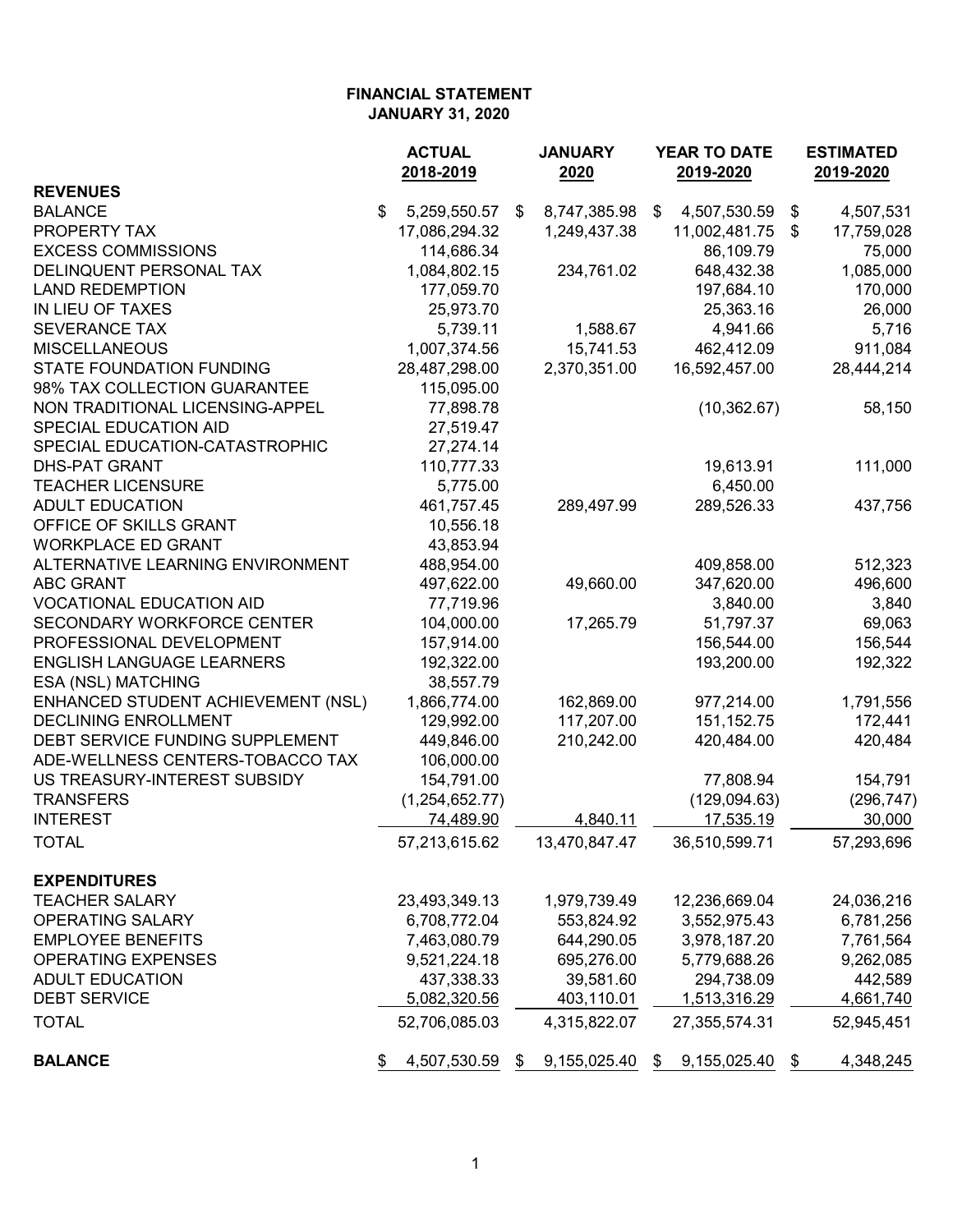|                                                                        | <b>ACTUAL</b><br>2018-2019 | <b>JANUARY</b><br>2020 |     | <b>YEAR TO DATE</b><br>2019-2020 | <b>ESTIMATED</b><br>2019-2020 |              |
|------------------------------------------------------------------------|----------------------------|------------------------|-----|----------------------------------|-------------------------------|--------------|
|                                                                        | <b>BUILDING FUND</b>       |                        |     |                                  |                               |              |
| <b>REVENUES</b>                                                        |                            |                        |     |                                  |                               |              |
| <b>BALANCE</b>                                                         | 11,493,672.12 \$<br>\$     | 1,860,541.42           | -\$ | 4,792,375.09                     | \$                            | 4,792,375    |
| <b>GOOD FAITH DEPOSIT</b>                                              |                            |                        |     | 4,846.12                         |                               |              |
| <b>ACADEMIC FACILITIES PARTNERSHIP</b><br><b>DEBT SAVINGS TRANSFER</b> | 2,409,789.09               | 222,525.57             |     | 1,929,459.51                     |                               | 3,017,664    |
| NET REMAINING REFUNDING BONDS                                          |                            |                        |     |                                  |                               |              |
| <b>INTEREST</b>                                                        | 93,275.78                  | 5,547.90               |     | 47,085.54                        |                               | 75,000       |
| DONATIONS-TURF/SCOREBOARD                                              | 32,500.00                  | 12,500.00              |     | 210,000.00                       |                               | 189,000      |
| <b>REFUND PRIOR YEAR EXPENDITURES</b>                                  |                            |                        |     |                                  |                               |              |
| <b>TRANSFER-OPERATING</b>                                              | 1,000,000.00               |                        |     |                                  |                               |              |
| <b>TRANSFERS-TURF</b>                                                  | 22,500.00                  |                        |     | 21,000.00                        |                               |              |
| <b>TOTAL</b>                                                           | 15,051,736.99              | 2,101,114.89           |     | 7,004,766.26                     |                               | 8,074,039    |
| <b>EXPENDITURES</b>                                                    |                            |                        |     |                                  |                               |              |
| <b>LAND</b>                                                            | 992,078.39                 |                        |     |                                  |                               |              |
| <b>PURCHASED SERVICES</b>                                              | 784,691.76                 | 21,716.71              |     | 143,798.80                       |                               | 90,274       |
| <b>EQUIPMENT &amp; FURNITURE</b>                                       | 173,926.72                 | (1,592.00)             |     | 507,344.46                       |                               | 464,966      |
| <b>BUILDINGS-REMODELING</b>                                            | 7,823.00                   |                        |     |                                  |                               |              |
| <b>BUILDINGS-NEW &amp; ADDITIONS</b>                                   | 7,227,103.03               | 683,460.45             |     | 4,240,792.20                     |                               | 5,583,398    |
| <b>RENTAL-EQUIPMENT &amp; VEHICLES</b><br><b>FEES</b>                  |                            |                        |     |                                  |                               |              |
| <b>SUPPLIES</b>                                                        | 60,873.66                  | 13,587.11              |     | 78,112.18                        |                               | 112,500      |
| <b>IMPROVEMENTS</b>                                                    | 1,012,865.34               |                        |     | 650,776.00                       |                               | 660,203      |
| <b>TOTAL</b>                                                           | 10,259,361.90              | 717,172.27             |     | 5,620,823.64                     |                               | 6,911,341    |
| <b>BALANCE</b>                                                         | 4,792,375.09               | 1,383,942.62           |     | 1,383,942.62                     |                               | 1,162,698.09 |
|                                                                        |                            |                        |     |                                  |                               |              |
| <b>BALANCE</b>                                                         | 2,660,530.00               | 3,169,295.70           |     | 3,003,505.70                     |                               | 3,003,505.70 |
| <b>INTEREST</b>                                                        | 63,997.12                  |                        |     | 36,695.37                        |                               | 76,543.00    |
| <b>TRANSFERS</b>                                                       | 278,978.58                 |                        |     | 129,094.63                       |                               | 276,747      |
| <b>SINKING FUND PAYMENTS</b>                                           |                            |                        |     |                                  |                               |              |
| <b>BALANCE</b>                                                         | 3,003,505.70               | 3,169,295.70           |     | 3,169,295.70                     |                               | 3,356,796    |
| <b>TOTAL BUILDING FUND</b>                                             | 7,795,880.79<br>\$         | \$<br>4,553,238.32     | \$  | 4,553,238.32                     | \$                            | 4,519,494    |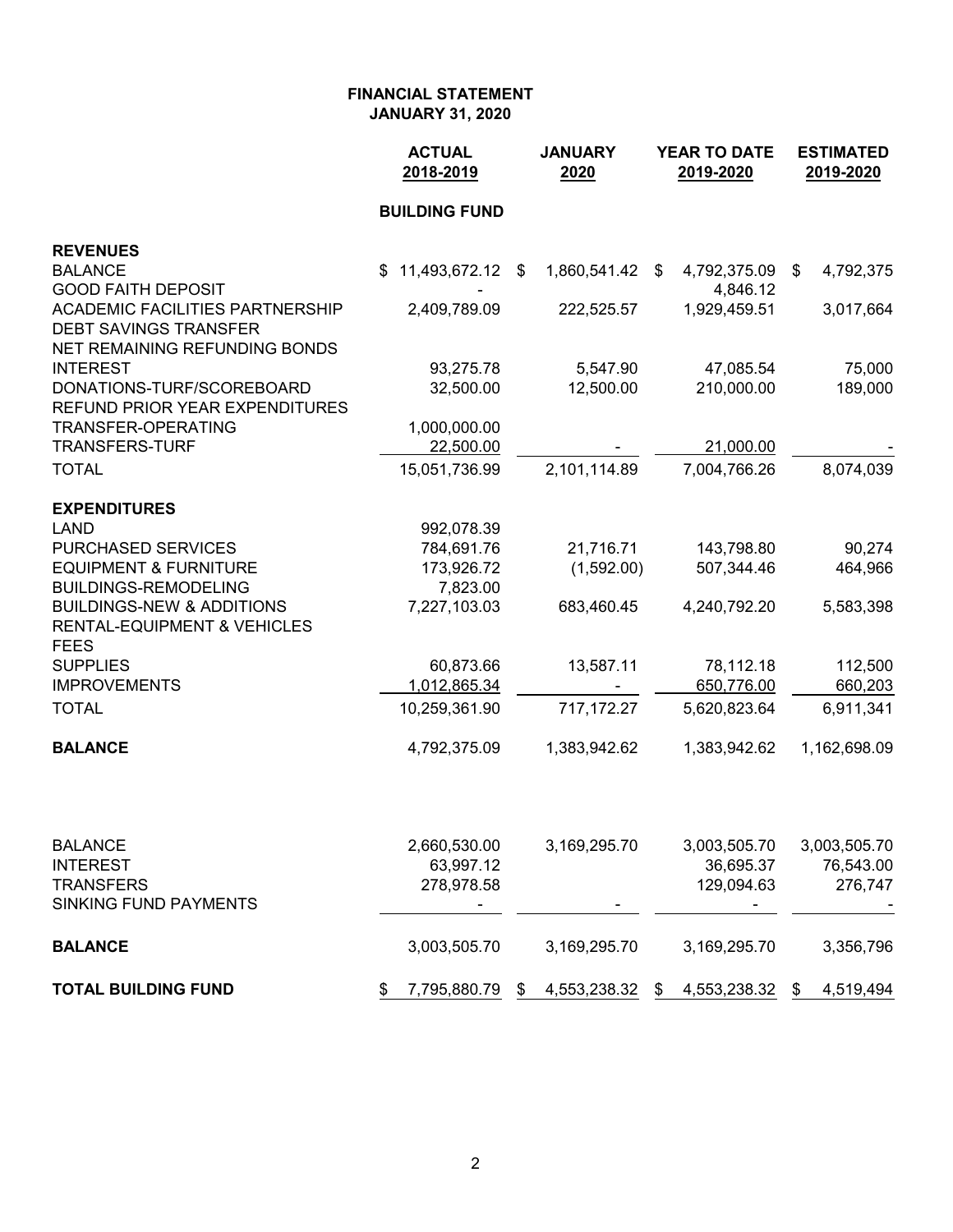|                                                                                                                                                                                | <b>ACTUAL</b><br>2018-2019 |                                      |   | <b>JANUARY</b><br>2020 | <b>YEAR TO DATE</b><br>2019-2020 | <b>ESTIMATED</b><br>2018-2019 |
|--------------------------------------------------------------------------------------------------------------------------------------------------------------------------------|----------------------------|--------------------------------------|---|------------------------|----------------------------------|-------------------------------|
|                                                                                                                                                                                |                            | <b>BUILDING FUND-ADULT EDUCATION</b> |   |                        |                                  |                               |
| <b>REVENUES</b><br><b>BALANCE</b><br>GENERAL IMPROVEMENT PAYMENT<br>REFUND PRIOR YEAR EXPENDITURE                                                                              | \$                         | 7,161.00 \$                          |   | 4,989.10 \$            | 4,989.10 \$                      | 7,161                         |
| TOTAL                                                                                                                                                                          |                            | 7,161.00                             |   | 4,989.10               | 4,989.10                         | 7,161                         |
| <b>EXPENDITURES</b><br>ARCHITECT & ENGINEERS<br>PURCHASED SERVICES<br><b>LAND &amp; IMPROVEMENTS</b><br><b>BUILDINGS-NEW &amp; ADDITIONS</b><br>SUPPLIES<br>EQUIPMENT<br>TOTAL |                            | 489.54<br>1,682.36<br>2,171.90       |   |                        |                                  |                               |
| <b>BALANCE</b>                                                                                                                                                                 | \$                         | 4,989.10                             | S | 4,989.10               | \$<br>4,989.10                   | \$<br>7,161                   |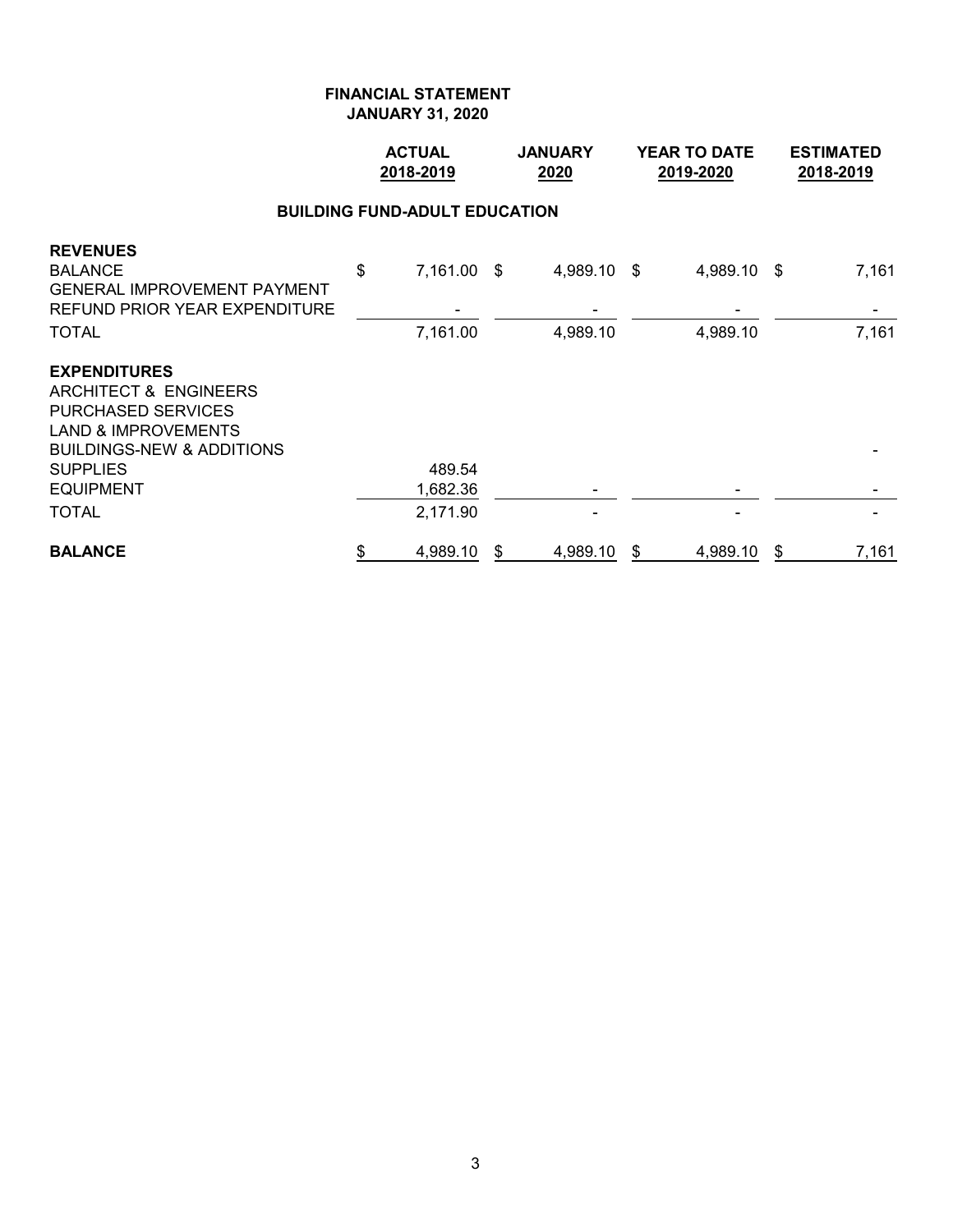|                           | <b>ACTUAL</b><br>2018-2019 |            | <b>JANUARY</b><br>2020 | YEAR TO DATE<br>2019-2020 | <b>ESTIMATED</b><br>2019-2020 |  |
|---------------------------|----------------------------|------------|------------------------|---------------------------|-------------------------------|--|
|                           | <b>FEDERAL PROGRAMS</b>    |            |                        |                           |                               |  |
| <b>REVENUES</b>           |                            |            |                        |                           |                               |  |
| <b>BALANCE</b>            | \$<br>212,872.68           | $\sqrt{3}$ | $(6,921.14)$ \$        | 190,486.36                | \$<br>190,486                 |  |
| TITLE I,                  | 1,433,494.60               |            | 59,040.17              | 1,143,863.38              | 1,945,112                     |  |
| ARKANSAS MEDICAID PROGRAM | 101,575.92                 |            | 10,692.40              | 53,974.86                 | 73,720                        |  |
| TITLE VI-B,               | 1,205,289.23               |            | 86,315.29              | 628,013.56                | 1,312,055                     |  |
| <b>ARMAC</b>              | 217,267.31                 |            |                        | 105,053.82                |                               |  |
| TITLE I, MIGRANT          | 163,667.95                 |            | 9,577.68               | 47,983.10                 | 145,321                       |  |
| <b>TITLE IIA</b>          | 219,852.00                 |            |                        |                           | 291,532                       |  |
| <b>TITLE III</b>          | 71,350.51                  |            |                        | 50,475.84                 | 73,282                        |  |
| TITLE IV                  | 94,231.75                  |            |                        | 14,042.48                 | 121,083                       |  |
| <b>ROTC REIMBURSEMENT</b> | 12,771.81                  |            | 1,933.74               | 10,189.51                 | 22,362                        |  |
| <b>ADULT ED</b>           | 106,193.63                 |            | 71,402.85              | 79,345.79                 | 143,415                       |  |
| <b>TOTAL</b>              | 3,838,567.39               |            | 232,040.99             | 2,323,428.70              | 4,318,368                     |  |
| <b>EXPENDITURES</b>       |                            |            |                        |                           |                               |  |
| <b>TITLE I</b>            | 1,799,272.71               |            | 90,914.89              | 1,222,275.77              | 2,343,685                     |  |
| ARKANSAS MEDICAID PROGRAM | 120,644.64                 |            | 1,114.18               | 22,451.58                 | 130,000                       |  |
| <b>ARMAC</b>              | 107,213.98                 |            | 25,725.58              | 131,733.07                | 134,206                       |  |
| <b>TITLE VI-B</b>         | 1,205,289.23               |            | 118,516.82             | 746,530.38                | 1,312,055                     |  |
| TITLE I, MIGRANT          | 163,667.95                 |            | 9,597.34               | 57,580.44                 | 145,321                       |  |
| <b>ROTC</b>               | 12,771.81                  |            | 3,755.48               | 14,507.68                 | 22,362                        |  |
| <b>ADULT EDUCATION</b>    | 106,193.63                 |            | 11,070.68              | 90,416.47                 | 143,415                       |  |
| <b>TITLE III</b>          | 72,018.33                  |            | 160.80                 | 50,636.64                 | 73,282                        |  |
| TITLE IV                  | 61,008.75                  |            |                        | 16,111.45                 | 14,042                        |  |
| <b>TOTAL</b>              | 3,648,081.03               |            | 260,855.77             | 2,352,243.48              | 4,318,368                     |  |
| <b>BALANCE</b>            | \$<br>190,486.36           | S          | $(28, 814.78)$ \$      | $(28, 814.78)$ \$         |                               |  |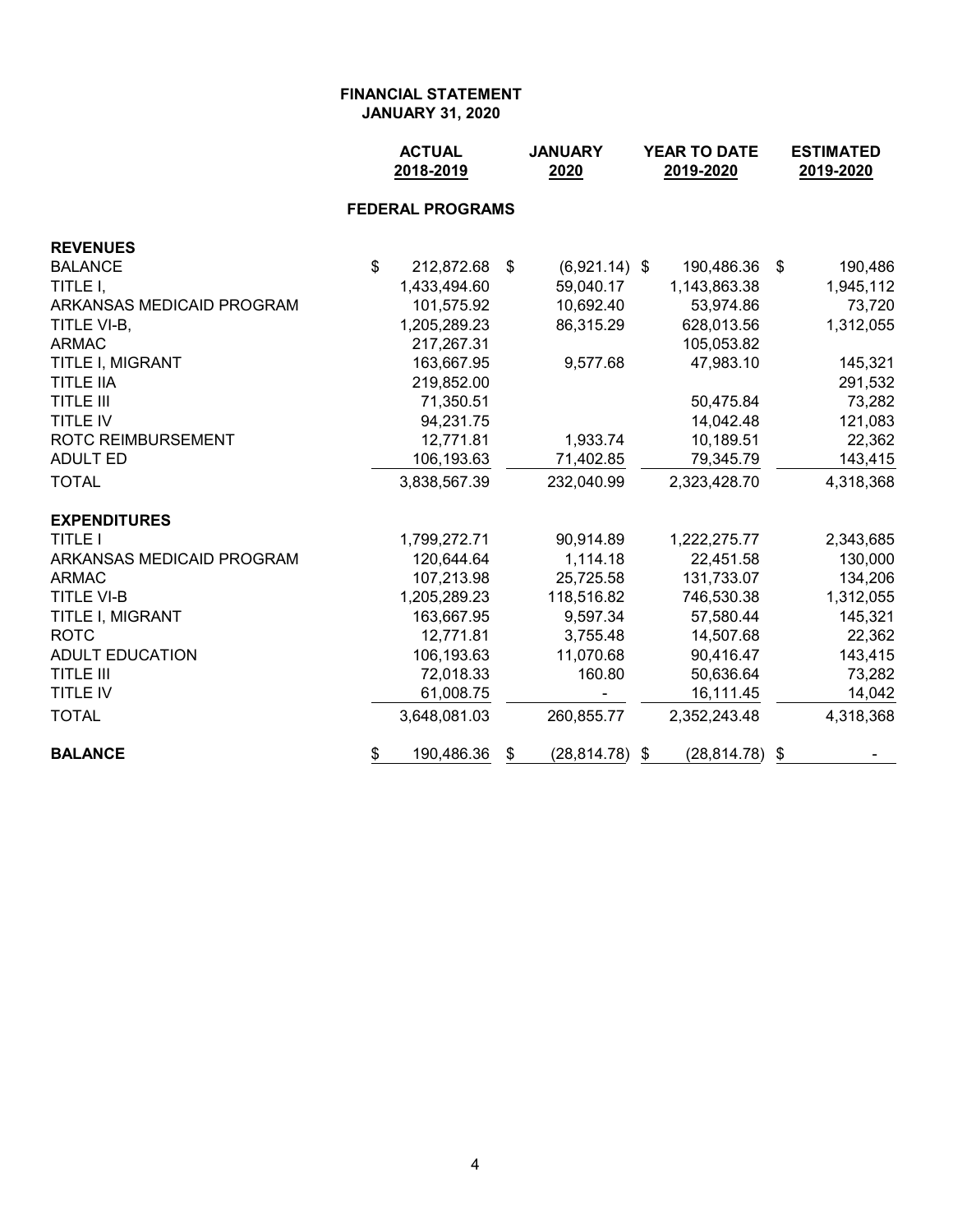|                                    | <b>ACTUAL</b><br><b>JANUARY</b><br>2018-2019<br>2020 |    |                 | <b>YEAR TO DATE</b><br>2019-2020 |                 |  | <b>ESTIMATED</b><br>2019-2020 |
|------------------------------------|------------------------------------------------------|----|-----------------|----------------------------------|-----------------|--|-------------------------------|
|                                    |                                                      |    |                 |                                  |                 |  |                               |
| <b>REVENUES</b>                    |                                                      |    |                 |                                  |                 |  |                               |
| <b>BALANCE</b>                     | \$<br>840,932.29 \$                                  |    | 828,718.88 \$   |                                  | 857,133.54 \$   |  | 857,134                       |
| <b>LUNCH &amp; BREAKFAST SALES</b> | 319,386.90                                           |    | 36,540.81       |                                  | 212,814.93      |  | 312,500                       |
| <b>REIMBURSEMENT</b>               | 2,193,899.87                                         |    | 169,371.70      |                                  | 997,127.80      |  | 2,170,000                     |
| <b>LOANS RECEIVED (REPAID)</b>     |                                                      |    |                 |                                  |                 |  |                               |
| <b>OTHER INCOME</b>                | 127,847.12                                           |    | 214.50          |                                  | 45,892.52       |  | 203,855                       |
| <b>TOTAL</b>                       | 3,482,066.18                                         |    | 1,034,845.89    |                                  | 2,112,968.79    |  | 3,543,489                     |
| <b>EXPENDITURES</b>                |                                                      |    |                 |                                  |                 |  |                               |
| <b>SALARIES</b>                    | 1,239,614.90                                         |    | 102,015.54      |                                  | 653,379.04      |  | 1,302,060                     |
| <b>BENEFITS</b>                    | 348,695.80                                           |    | 29,978.75       |                                  | 188,088.58      |  | 370,155                       |
| <b>FOOD PURCHASES</b>              | 905,954.92                                           |    | 81,098.82       |                                  | 379,957.69      |  | 1,032,705                     |
| <b>OTHER EXPENSES</b>              | 130,667.02                                           |    | 5,900.41        |                                  | 75,691.11       |  | 131,000                       |
| <b>TOTAL</b>                       | 2,624,932.64                                         |    | 218,993.52      |                                  | 1,297,116.42    |  | 2,835,920                     |
| <b>BALANCE</b>                     | \$<br>857,133.54                                     | S. | 815,852.37      | \$                               | 815,852.37      |  | 707,569                       |
| <b>TOTAL BALANCES</b>              | \$13,356,020.38                                      |    | \$14,500,290.41 |                                  | \$14,500,290.41 |  | \$12,356,586.00               |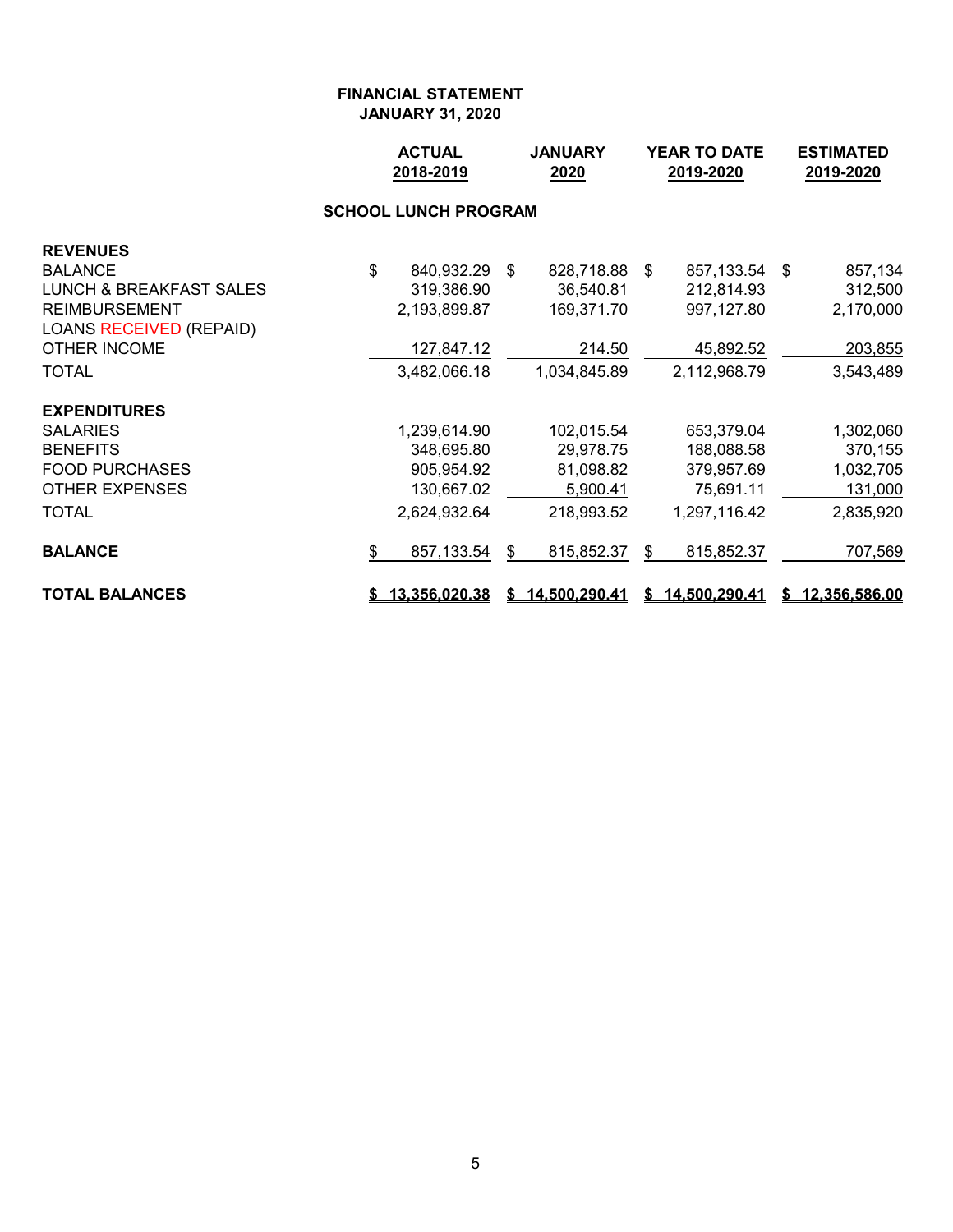| <b>ACTUAL</b> | <b>JANUARY</b> | <b>YEAR TO DATE</b> |
|---------------|----------------|---------------------|
| 2018-2019     | 2020           | 2019-2020           |

# **SCHOOL ACTIVITY ACCOUNTS**

| <b>REVENUES</b>                 |                         |    |                   |    |                   |
|---------------------------------|-------------------------|----|-------------------|----|-------------------|
| <b>BALANCE</b>                  | \$<br>624,151.40        | -S | 561,204.22        | -S | 614,405.62        |
| <b>ADMISSIONS</b>               | 188,673.20              |    | 11,268.50         |    | 112,070.34        |
| <b>SCHOOL SPONSORED SALES</b>   | 144,181.02              |    | 10,905.73         |    | 78,822.66         |
| STUDENT SPONSORED SALES         | 225,418.28              |    | 13,273.20         |    | 134,915.03        |
| OTHER STUDENT ACTIVITIES        | 185,516.55              |    | 4,883.59          |    | 85,375.53         |
| OTHER COMMUNITY SERVICES        | 20,807.21               |    | 3,629.99          |    | 7,874.27          |
| PRIVATE CONTRIBUTIONS           | 191,598.20              |    | 6,308.60          |    | 55,865.31         |
| <b>MISCELLANEOUS</b>            | 19,618.78               |    | 1,316.88          |    | 3,077.95          |
| TOTAL                           | 1,599,964.64            |    | 612,790.71        |    | 1,092,406.71      |
| <b>EXPENDITURES</b>             |                         |    |                   |    |                   |
| <b>PURCHASES SERVICES</b>       | 252,475.61              |    | 17,694.67         |    | 157,756.60        |
| <b>SUPPLIES &amp; MATERIALS</b> | 623,438.97              |    | 37,327.26         |    | 330,460.11        |
| <b>FIXED ASSETS</b>             | 24,069.09               |    |                   |    | 18,233.78         |
| <b>DUES &amp; FEES</b>          | 85,575.35               |    | 4,235.93          |    | 32,423.37         |
|                                 | 985,559.02              |    | 59,257.86         |    | 538,873.86        |
| <b>BALANCE</b>                  | \$<br><u>614,405.62</u> | S  | <u>553,532.85</u> | S  | <u>553,532.85</u> |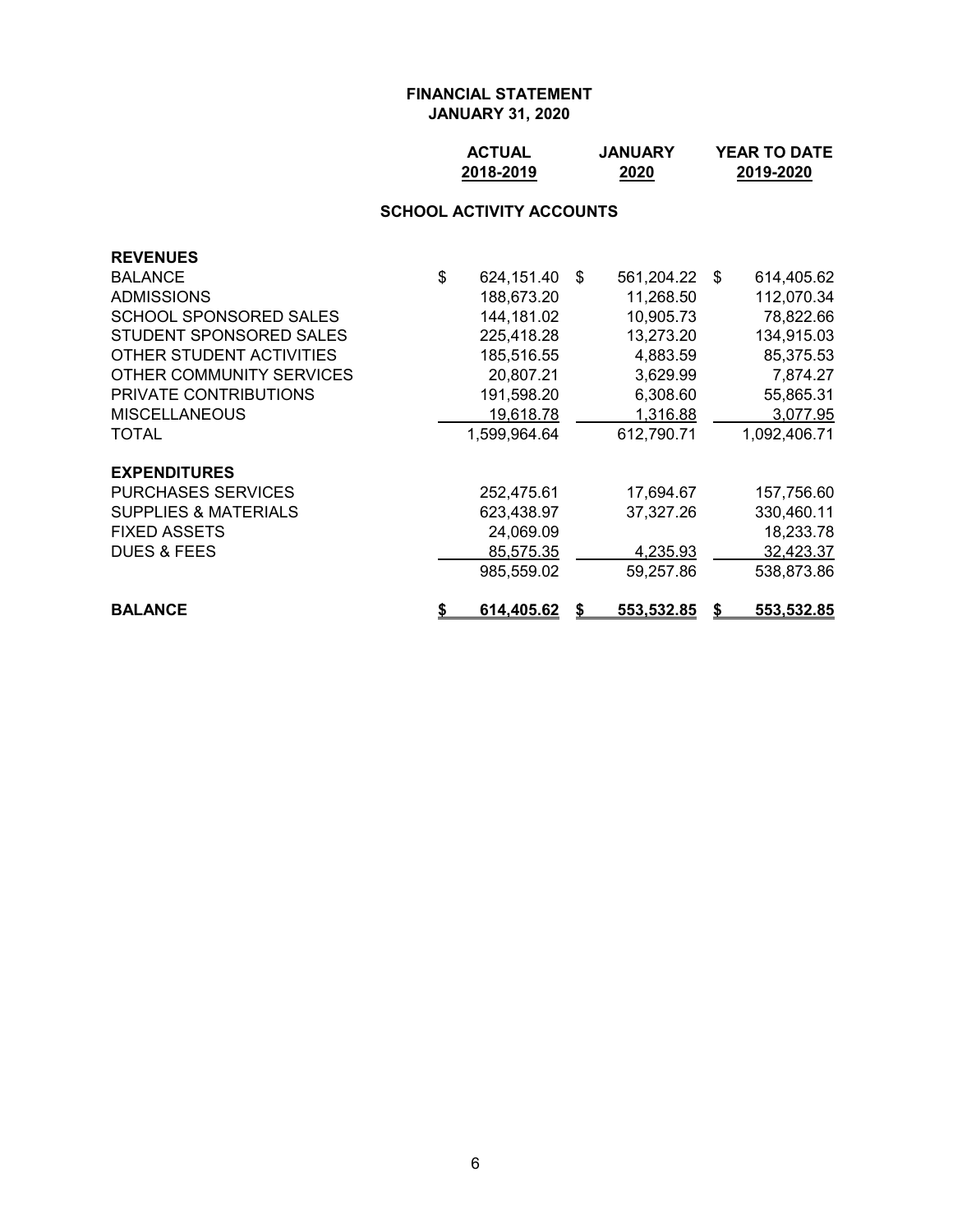### **CITIZENS BANK ACCOUNT BALANCES JANUARY 31, 2020**

CHECKING ACCOUNT #0376886401 \$ 6,579,297.92

### **SCHEDULE OF INVESTMENTS JANUARY 31, 2020**

PURCHASED CERTIFICATE OF DEPOSIT 01/04/2020 IN THE AMOUNT OF \$5,685,718.98 AT A RATE OF 1.16% MATURING 2/04/2020 **\$** 5,685,718.98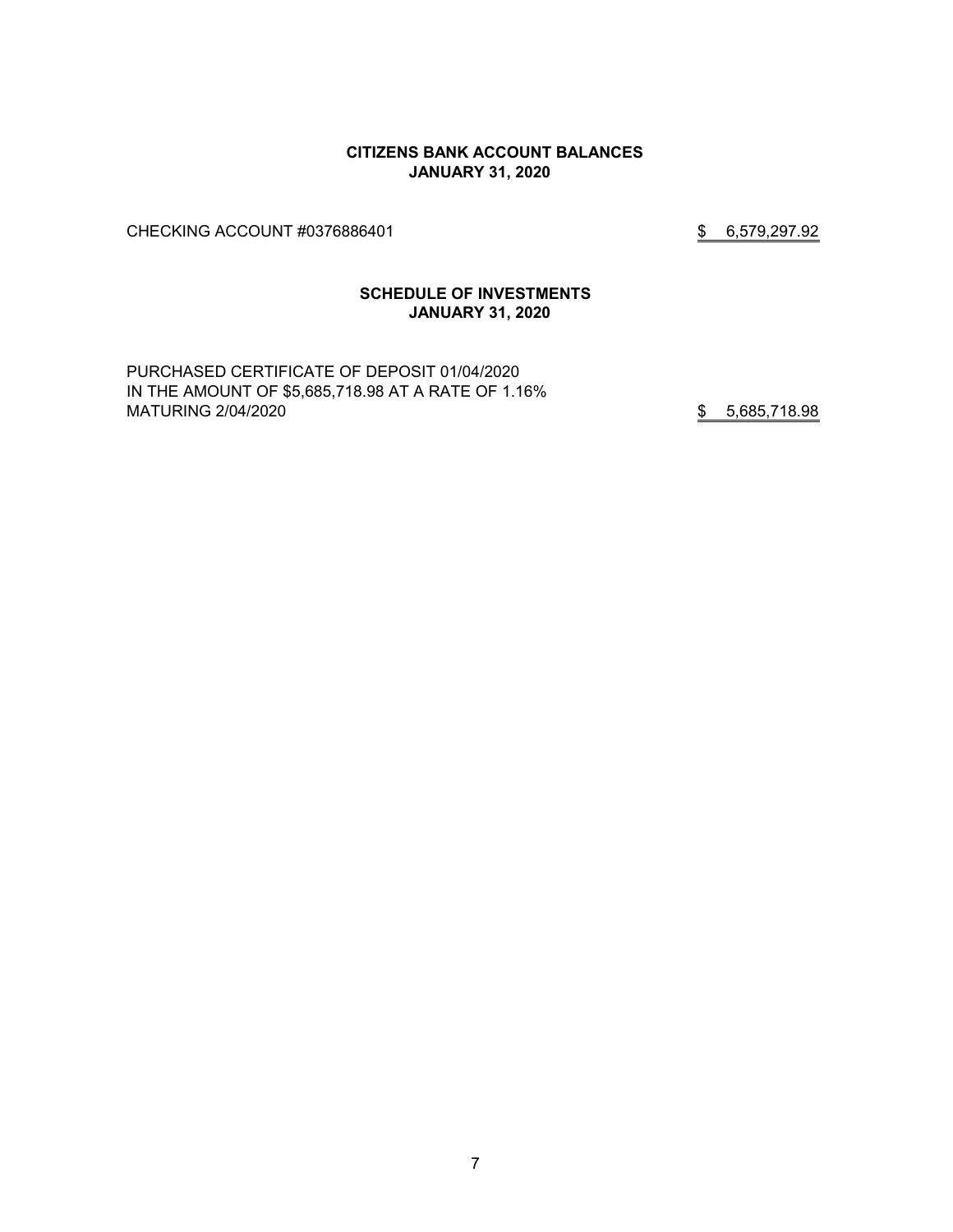# **MISCELLANEOUS INCOME ACCOUNT ANALYSIS JANUARY 2020**

| <b>OPERATING FUNDS</b><br><b>G/T ADVANCED PLACEMENT</b> | <b>JANUARY</b><br>12,700.00 | YEAR TO DATE<br>12,700.00 |
|---------------------------------------------------------|-----------------------------|---------------------------|
| ARVEST GRANT - BASEBALL<br><b>RISE ACADEMY</b>          |                             | 2,500.00                  |
| PRIVATE DONATIONS                                       | 28.50                       | 28.50                     |
| POINTER PLACE REIMBURSEMENT                             |                             | 6,000.00                  |
| BASKETBALL REIMBURSE SCORING TABLE                      |                             | 12,000.00                 |
| <b>EARLY CARE &amp; EDUCATION GRANT</b>                 |                             |                           |
| AR SCHOOL RECOGNITION                                   |                             | 70,200.00                 |
| GENERAL IMPROVEMENT FUND GRANT-ADULT ED                 |                             |                           |
| NEW CTE PROGRAM START UP GRANTS                         |                             |                           |
| <b>FACILITIES &amp; TRANSPORTATION REIMBURSEMENT</b>    | 1,260.40                    | 8,004.15                  |
| PERCENTAGE THEATER ADMISSIONS                           |                             |                           |
| <b>MASCOT ROYALTIES</b>                                 | 70.70                       | 1,063.28                  |
| <b>HALL OF HONOR</b>                                    |                             | 600.00                    |
| <b>REIMBURSEMENT FEES</b>                               |                             |                           |
| PRIOR YEAR LUNCH CHARGES                                |                             | 920.45                    |
| <b>GAME &amp; FISH GRANT</b>                            | 767.59                      | 767.59                    |
| <b>REFUND PRIOR YEAR EXPENSES</b>                       | 537.00                      | 43,725.00                 |
| CAREER NEW PROGRAM START UP                             |                             |                           |
| <b>EMPLOYEE JURY/SUBPOENA FEES</b>                      | 160.00                      | 580.00                    |
| HANNA OIL-GAS & ROYALTY                                 |                             | 1.00                      |
| STEPHENS PRODUCTION-GAS ROYALTIES                       |                             | 66.14                     |
| WAELDER OIL & GAS-GAS ROYALTIES                         | 9.77                        | 9.77                      |
| XTO ENERGY-GAS ROYALTY                                  | 207.57                      | 1,330.20                  |
| SALE OF FIXED ASSETS & SUPPLIES<br><b>REBATE</b>        |                             | 10,246.00                 |
| ATU-REIMBURSEMENT CONCURRENT CREDIT                     |                             | 266,336.00                |
| <b>JATC-FEES</b>                                        |                             |                           |
| PAYROLL REIMBURSEMENT-TRANSFER                          |                             | 11,240.48                 |
| FEDERAL FLOOD CONTROL                                   |                             | 92.63                     |
| FEDERAL MINERAL LEASE                                   |                             | 5.90                      |
| PROPERTY DAMAGES REIMBURSEMENTS                         |                             |                           |
| <b>ETS HONORARIUM</b>                                   |                             |                           |
| <b>USAC E-RATE</b>                                      |                             |                           |
| <b>BLUEBIRD WNC445 SPECTRUM LEASE</b>                   |                             | 13,995.00                 |
| <b>PHOTOGRAPHY</b>                                      |                             |                           |
| <b>TOTAL</b><br>\$                                      | 15,741.53                   | \$<br>462,412.09          |